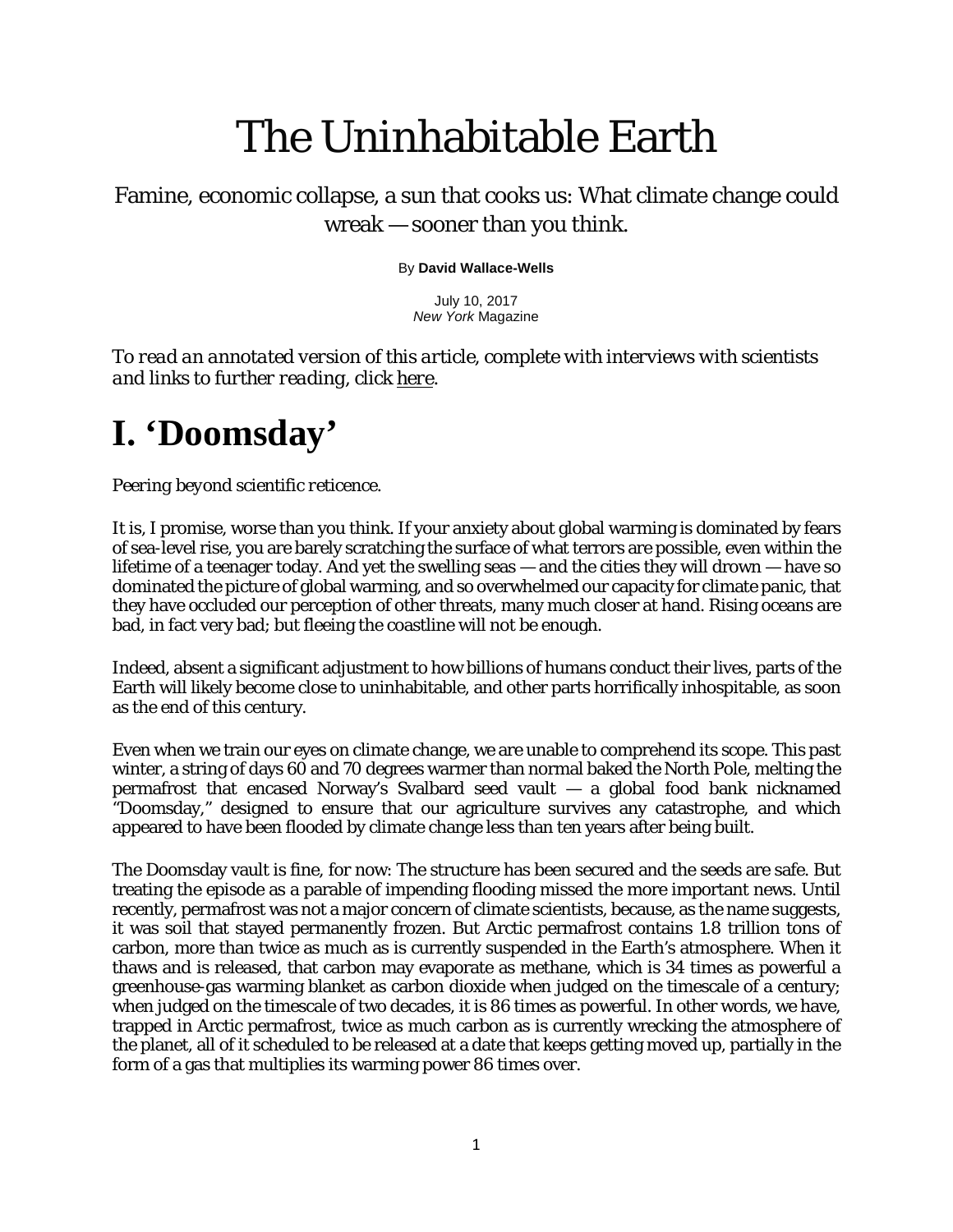Maybe you know that already — there are alarming stories in the news every day, like those, last month, that seemed to suggest satellite data [showed](https://www.carbonbrief.org/major-correction-to-satellite-data-shows-140-faster-warming-since-1998) the globe warming since 1998 more than twice as fast as scientists had thought (in fact, the underlying story was considerably less alarming than the headlines). Or the news from Antarctica this past May, when a [crack](http://www.newsweek.com/antarctica-ice-shelf-larsen-c-crack-grown-618676) in an ice shelf grew 11 miles in six days, then kept going; the break now has just three miles to  $g_0 -$  by the time you read this, [it may already have met the open water,](http://nymag.com/daily/intelligencer/2017/07/trillion-ton-iceberg-breaks-off-antarctic-ice-shelf.html) where it will drop into the sea one of the biggest icebergs ever, a process known poetically as "calving."

But no matter how well-informed you are, you are surely not alarmed enough. Over the past decades, our culture has gone apocalyptic with zombie movies and *[Mad Max](http://www.vulture.com/2016/07/the-present-worse-than-fictional-dystopias.html)* dystopias, perhaps the collective result of displaced climate anxiety, and yet when it comes to contemplating realworld warming dangers, we suffer from an incredible failure of imagination. The reasons for that are many: the timid language of scientific probabilities, which the climatologist James Hansen once called "scientific reticence" in a paper chastising scientists for editing their own observations so conscientiously that they failed to communicate how dire the threat really was; the fact that the country is dominated by a group of technocrats who believe any problem can be solved and an opposing culture that doesn't even see warming as a problem worth addressing; the way that climate denialism has made scientists even more cautious in offering speculative warnings; the simple speed of change and, also, its slowness, such that we are only seeing effects now of warming from decades past; our uncertainty about uncertainty, which the climate writer Naomi Oreskes in particular has suggested stops us from preparing as though anything worse than a median outcome were even possible; the way we assume climate change will hit hardest elsewhere, not everywhere; the smallness (two degrees) and largeness (1.8 trillion tons) and abstractness (400 parts per million) of the numbers; the discomfort of considering a problem that is very difficult, if not impossible, to solve; the altogether incomprehensible scale of that problem, which amounts to the prospect of our own annihilation; simple fear. But aversion arising from fear is a form of denial, too.

In between scientific reticence and science fiction is science itself. This article is the result of dozens of interviews and exchanges with climatologists and researchers in related fields and reflects hundreds of scientific papers on the subject of climate change. What follows is not a series of predictions of what will happen — that will be determined in large part by the much-less-certain science of human response. Instead, it is a portrait of our best understanding of where the planet is heading absent aggressive action. It is unlikely that all of these warming scenarios will be fully realized, largely because the devastation along the way will shake our complacency. But those scenarios, and not the present climate, are the baseline. In fact, they are our schedule.

The present tense of climate change  $-$  the destruction we've already baked into our future  $-$  is horrifying enough. Most people talk as if Miami and Bangladesh still have a chance of surviving; most of the scientists I spoke with assume we'll lose them within the century, even if we stop burning fossil fuel in the next decade. Two degrees of warming used to be considered the threshold of catastrophe: tens of millions of climate refugees unleashed upon an unprepared world. Now two degrees is our goal, per the Paris climate accords, and experts give us only slim odds of hitting it. The U.N. Intergovernmental Panel on Climate Change issues serial reports, often called the "gold standard" of climate research; the most recent one projects us to hit four degrees of warming by the beginning of the next century, should we stay the present course. But that's just a median projection. The upper end of the probability curve runs as high as eight degrees — and the authors still haven't figured out how to deal with that permafrost melt. The IPCC reports also don't fully account for the albedo effect (less ice means less reflected and more absorbed sunlight, hence more warming); more cloud cover (which traps heat); or the dieback of forests and other flora (which extract carbon from the atmosphere). Each of these promises to accelerate warming, and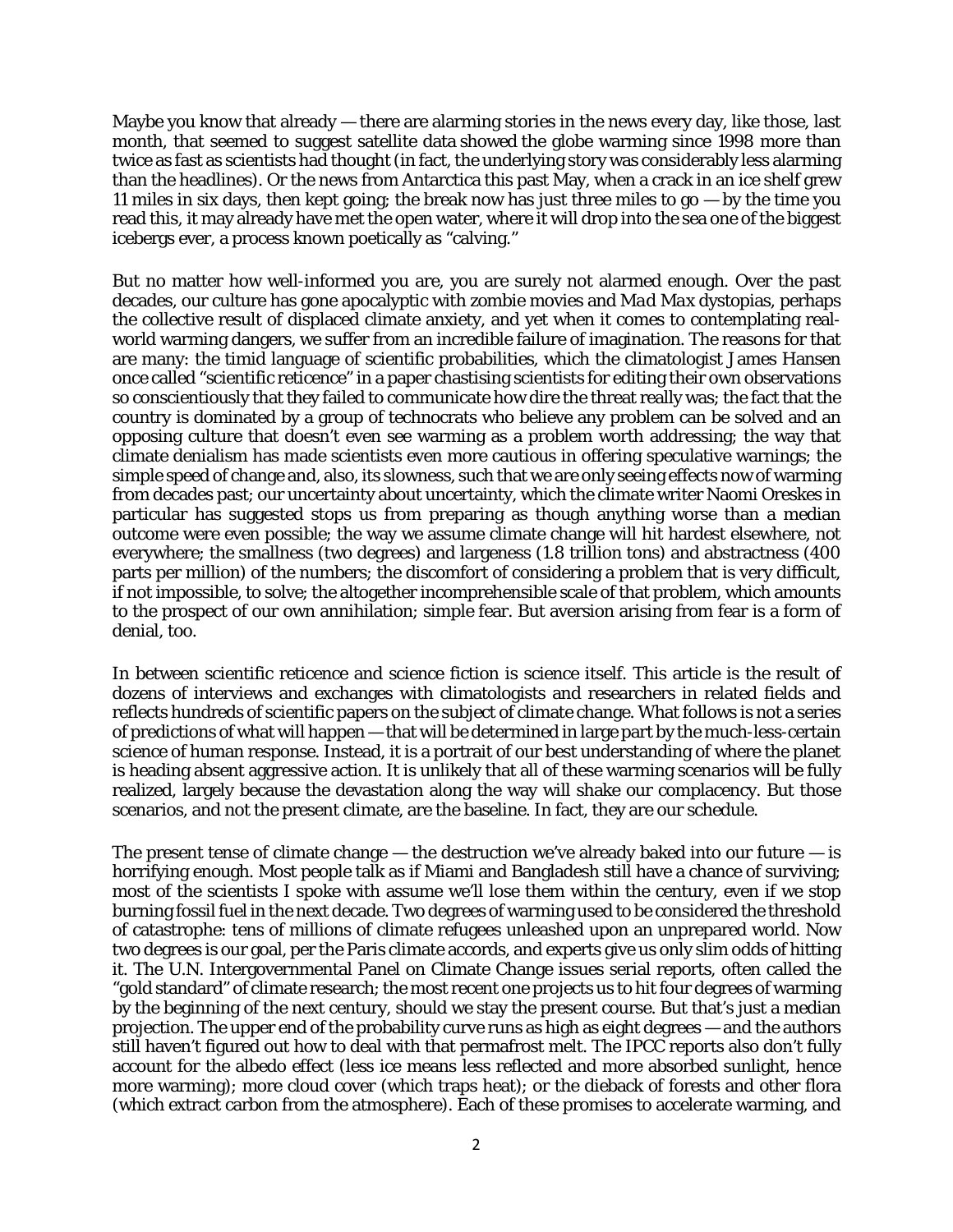the history of the planet shows that temperature can shift as much as five degrees Celsius within thirteen years. The last time the planet was even four degrees warmer, Peter Brannen points out in *[The Ends of the World](https://www.amazon.com/Ends-World-Apocalypses-Understand-Extinctions/dp/0062364804?ascsubtag=%5b%5din%5bp%5dcj4u5jzvo0000osy64knayino%5bi%5dZZzYuL%5bd%5dD%5bz%5dm%5bt%5dw)*, his new history of the planet's major extinction events, the oceans were hundreds of feet higher.\*

The Earth has experienced five mass extinctions before the one we are living through now, each so complete a slate-wiping of the evolutionary record it functioned as a resetting of the planetary clock, and many climate scientists will tell you they are the best analog for the ecological future we are diving headlong into. Unless you are a teenager, you probably read in your high-school textbooks that these extinctions were the result of asteroids. In fact, all but the one that killed the dinosaurs were caused by climate change produced by greenhouse gas. The most notorious was 252 million years ago; it began when carbon warmed the planet by five degrees, accelerated when that warming triggered the release of methane in the Arctic, and ended with 97 percent of all life on Earth dead. We are currently adding carbon to the atmosphere at a considerably faster rate; by most estimates, at least ten times faster. The rate is accelerating. This is what Stephen Hawking had in mind when [he said,](http://www.telegraph.co.uk/science/2017/05/02/tomorrows-world-returns-bbc-startling-warning-stephen-hawking/) this spring, that the species needs to colonize other planets in the next century to survive, and what drove Elon Musk, last month, to [unveil](http://www.newsweek.com/elon-musk-mars-spacex-martian-city-625994) his plans to build a Mars habitat in 40 to 100 years. These are nonspecialists, of course, and probably as inclined to irrational panic as you or I. But the many sober-minded scientists I interviewed over the past several months — the most credentialed and tenured in the field, few of them inclined to alarmism and many advisers to the IPCC who nevertheless criticize its conservatism — have quietly reached an apocalyptic conclusion, too: No plausible program of emissions reductions alone can prevent climate disaster.

Over the past few decades, the term ["Anthropocene" has climbed out of academic discourse and](http://nymag.com/scienceofus/2015/06/anthropocene-debate.html)  [into the popular imagination](http://nymag.com/scienceofus/2015/06/anthropocene-debate.html) — a name given to the geologic era we live in now, and a way to signal that it is a new era, defined on the wall chart of deep history by human intervention. One problem with the term is that it implies a conquest of nature (and even echoes the biblical "dominion"). And however sanguine you might be about the proposition that we have already ravaged the natural world, which we surely have, it is another thing entirely to consider the possibility that we have only provoked it, engineering first in ignorance and then in denial a climate system that will now go to war with us for many centuries, perhaps until it destroys us. That is what Wallace Smith Broecker, the avuncular oceanographer who coined the term "global warming," means when he calls the planet an "angry beast." You could also go with "war machine." Each day we arm it more.

## **II. Heat Death**

#### *The bahraining of New York.*

Humans, like all mammals, are heat engines; surviving means having to continually cool off, like panting dogs. For that, the temperature needs to be low enough for the air to act as a kind of refrigerant, drawing heat off the skin so the engine can keep pumping. At seven degrees of warming, that would become impossible for large portions of the planet's equatorial band, and especially the tropics, where humidity adds to the problem; in the jungles of Costa Rica, for instance, where humidity routinely tops 90 percent, simply moving around outside when it's over 105 degrees Fahrenheit would be lethal. And the effect would be fast: Within a few hours, a human body would be cooked to death from both inside and out.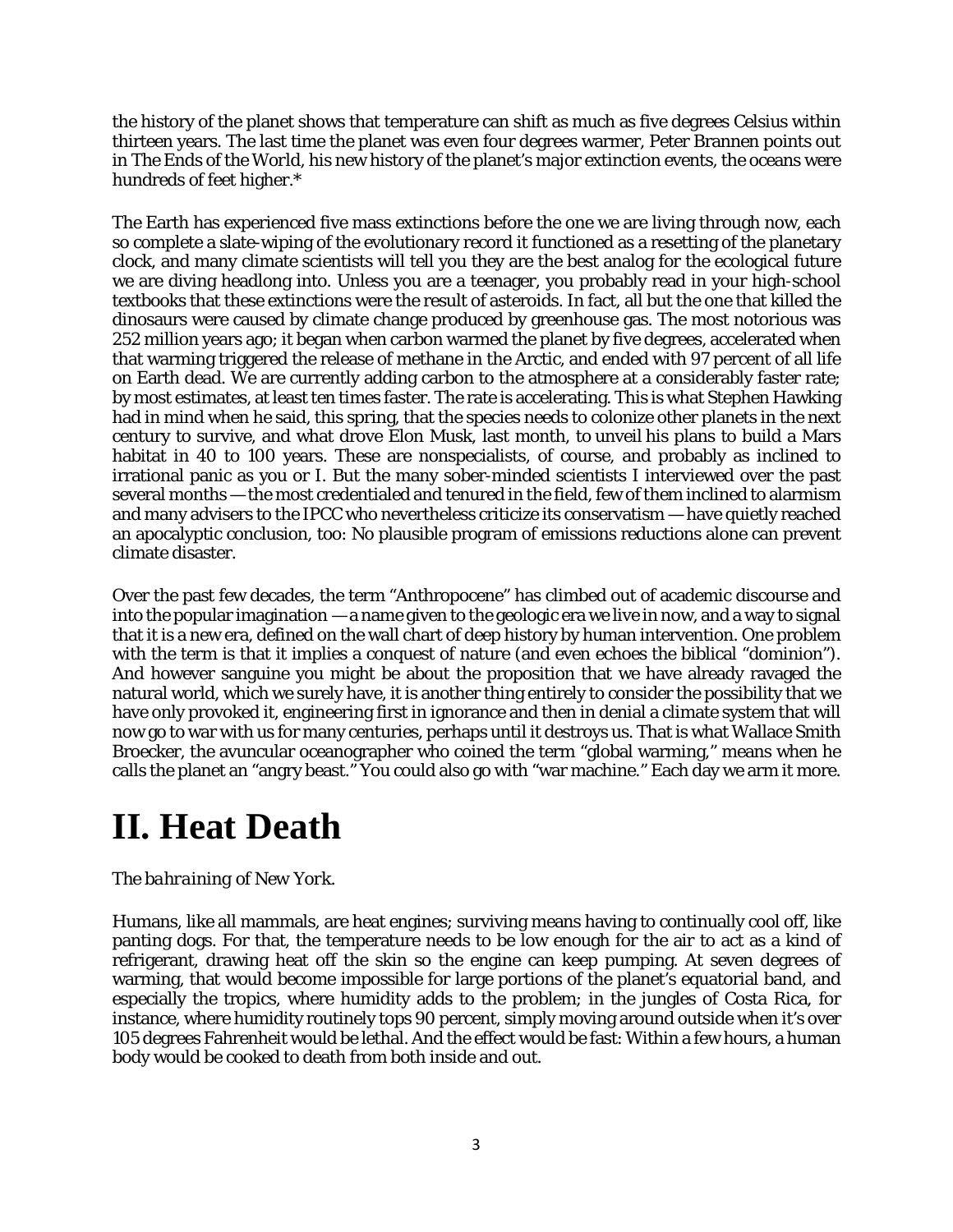Climate-change skeptics point out that the planet has warmed and cooled many times before, but the climate window that has allowed for human life is very narrow, even by the standards of planetary history. At 11 or 12 degrees of warming, more than half the world's population, as distributed today, would die of direct heat. Things almost certainly won't get that hot this century, though models of unabated emissions do bring us that far eventually. This century, and especially in the tropics, the pain points will pinch much more quickly even than an increase of seven degrees. The key factor is something called wet-bulb temperature, which is a term of measurement as home-laboratory-kit as it sounds: the heat registered on a thermometer wrapped in a damp sock as it's swung around in the air (since the moisture evaporates from a sock more quickly in dry air, this single number reflects both heat and humidity). At present, most regions reach a wetbulb maximum of 26 or 27 degrees Celsius; the true red line for habitability is 35 degrees. What is called heat stress comes much sooner.

Actually, we're about there already. Since 1980, the planet has experienced a 50-fold increase in the number of places experiencing dangerous or extreme heat; a bigger increase is to come. The five warmest summers in Europe since 1500 have all occurred since 2002, and soon, the IPCC warns, simply being outdoors that time of year will be unhealthy for much of the globe. Even if we meet the Paris goals of two degrees warming, cities like Karachi and Kolkata will become close to uninhabitable, annually encountering deadly heat waves like those that crippled them in 2015. At four degrees, the deadly European heat wave of 2003, which killed as many as 2,000 people a day, will be a normal summer. At six, according to an assessment focused only on effects within the U.S. from the National Oceanic and Atmospheric Administration, summer labor of any kind would become impossible in the lower Mississippi Valley, and everybody in the country east of the Rockies would be under more heat stress than anyone, anywhere, in the world today. As Joseph Romm has put it in his authoritative primer *[Climate Change: What Everyone Needs to](https://www.amazon.com/Climate-Change-Everyone-Needs-Know%C2%AE/dp/0190250178?ascsubtag=%5b%5din%5bp%5dcj4u5jzvo0000osy64knayino%5bi%5dhFf9XP%5bd%5dD%5bz%5dm%5bt%5dw)  [Know,](https://www.amazon.com/Climate-Change-Everyone-Needs-Know%C2%AE/dp/0190250178?ascsubtag=%5b%5din%5bp%5dcj4u5jzvo0000osy64knayino%5bi%5dhFf9XP%5bd%5dD%5bz%5dm%5bt%5dw)* heat stress in New York City would exceed that of present-day Bahrain, one of the planet's hottest spots, and the temperature in Bahrain "would induce hyperthermia in even sleeping humans." The high-end IPCC estimate, remember, is two degrees warmer still. By the end of the century, the World Bank has estimated, the coolest months in tropical South America, Africa, and the Pacific are likely to be warmer than the warmest months at the end of the 20th century. Airconditioning can help but will ultimately only add to the carbon problem; plus, the climatecontrolled malls of the Arab emirates aside, it is not remotely plausible to wholesale air-condition all the hottest parts of the world, many of them also the poorest. And indeed, the crisis will be most dramatic across the Middle East and Persian Gulf, where in 2015 the heat index registered temperatures as high as 163 degrees Fahrenheit. As soon as several decades from now, the hajj will become physically impossible for the 2 million Muslims who make the pilgrimage each year.

It is not just the hajj, and it is not just Mecca; heat is already killing us. In the sugarcane region of El Salvador, as much as one-fifth of the population has chronic kidney disease, including over a quarter of the men, the presumed result of dehydration from working the fields they were able to comfortably harvest as recently as two decades ago. With dialysis, which is expensive, those with kidney failure can expect to live five years; without it, life expectancy is in the weeks. Of course, heat stress promises to pummel us in places other than our kidneys, too. As I type that sentence, in the California desert in mid-June, it is 121 degrees outside my door. It is not a record high.

### **III. The End of Food**

*Praying for cornfields in the tundra.*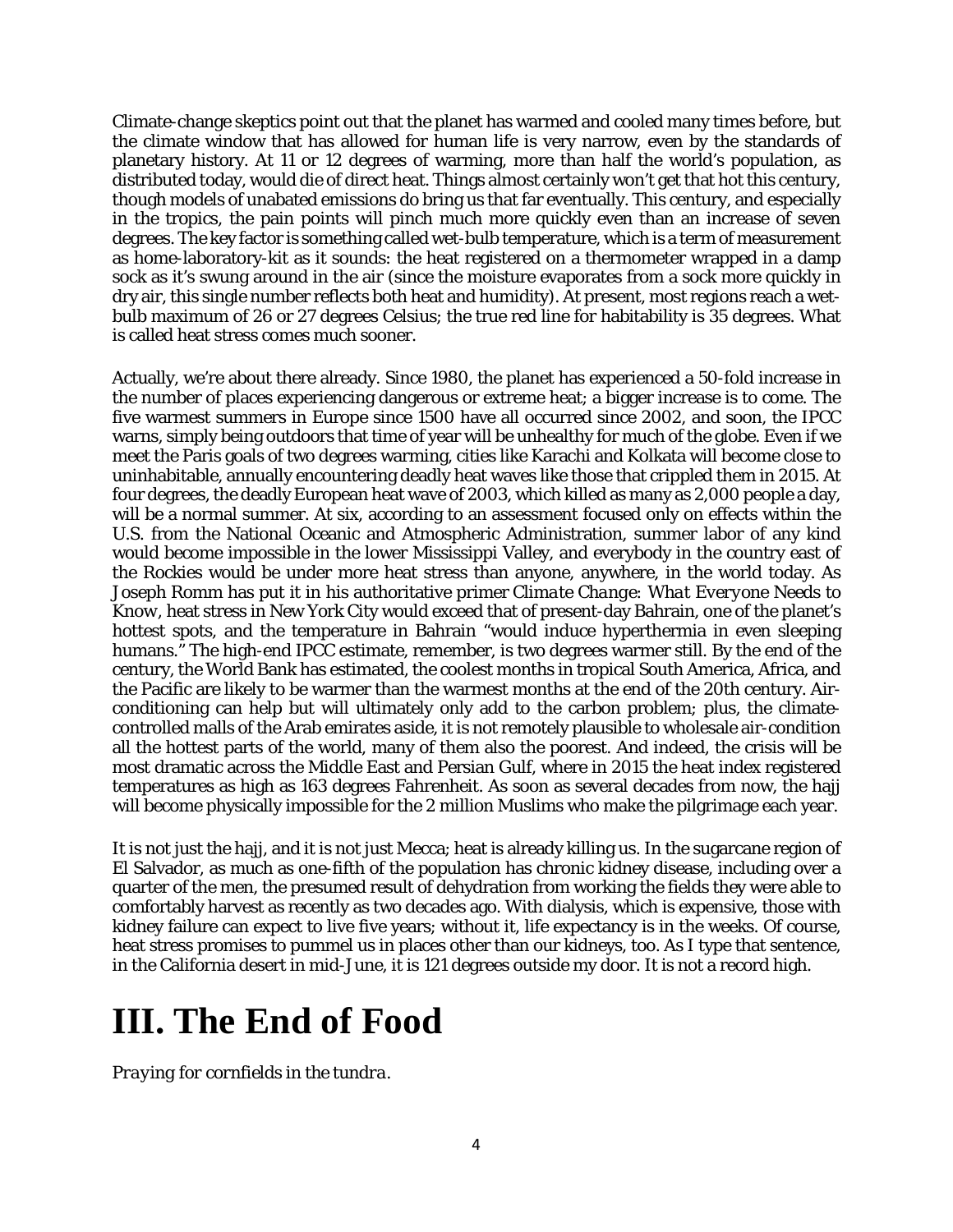Climates differ and plants vary, but the basic rule for staple cereal crops grown at optimal temperature is that for every degree of warming, yields decline by 10 percent. Some estimates run as high as 15 or even 17 percent. Which means that if the planet is five degrees warmer at the end of the century, we may have as many as 50 percent more people to feed and 50 percent less grain to give them. And proteins are worse: It takes 16 calories of grain to produce just a single calorie of hamburger meat, butchered from a cow that spent its life polluting the climate with methane farts.

Pollyannaish plant physiologists will point out that the cereal-crop math applies only to those regions already at peak growing temperature, and they are right — theoretically, a warmer climate will make it easier to grow corn in Greenland. But as the pathbreaking work by Rosamond Naylor and David Battisti has shown, the tropics are already too hot to efficiently grow grain, and those places where grain is produced today are already at optimal growing temperature — which means even a small warming will push them down the slope of declining productivity. And you can't easily move croplands north a few hundred miles, because yields in places like remote Canada and Russia are limited by the quality of soil there; it takes many centuries for the planet to produce optimally fertile dirt.

Drought might be an even bigger problem than heat, with some of the world's most arable land turning quickly to desert. Precipitation is notoriously hard to model, yet predictions for later this century are basically unanimous: unprecedented droughts nearly everywhere food is today produced. By 2080, without dramatic reductions in emissions, southern Europe will be in permanent extreme drought, much worse than the American dust bowl ever was. The same will be true in Iraq and Syria and much of the rest of the Middle East; some of the most densely populated parts of Australia, Africa, and South America; and the breadbasket regions of China. None of these places, which today supply much of the world's food, will be reliable sources of any. As for the original dust bowl: The droughts in the American plains and Southwest would not just be worse than in the 1930s, a 2015 NASA study [predicted,](https://www.nasa.gov/press/2015/february/nasa-study-finds-carbon-emissions-could-dramatically-increase-risk-of-us) but worse than any droughts in a thousand years — and that includes those that struck between 1100 and 1300, which "dried up all the rivers East of the Sierra Nevada mountains" and may have been responsible for the death of the Anasazi civilization.

Remember, we do not live in a world without hunger as it is. Far from it: Most estimates put the number of undernourished at 800 million globally. In case you haven't heard, this spring has already brought an unprecedented quadruple famine to Africa and the Middle East; the U.N. has warned that separate starvation events in Somalia, South Sudan, Nigeria, and Yemen could kill 20 million this year alone.

### **IV. Climate Plagues**

#### *What happens when the bubonic ice melts?*

Rock, in the right spot, is a record of planetary history, eras as long as millions of years flattened by the forces of geological time into strata with amplitudes of just inches, or just an inch, or even less. Ice works that way, too, as a climate ledger, but it is also frozen history, some of which can be reanimated when unfrozen. There are now, trapped in Arctic ice, diseases that have not circulated in the air for millions of years — in some cases, since before humans were around to encounter them. Which means our immune systems would have no idea how to fight back when those prehistoric plagues emerge from the ice.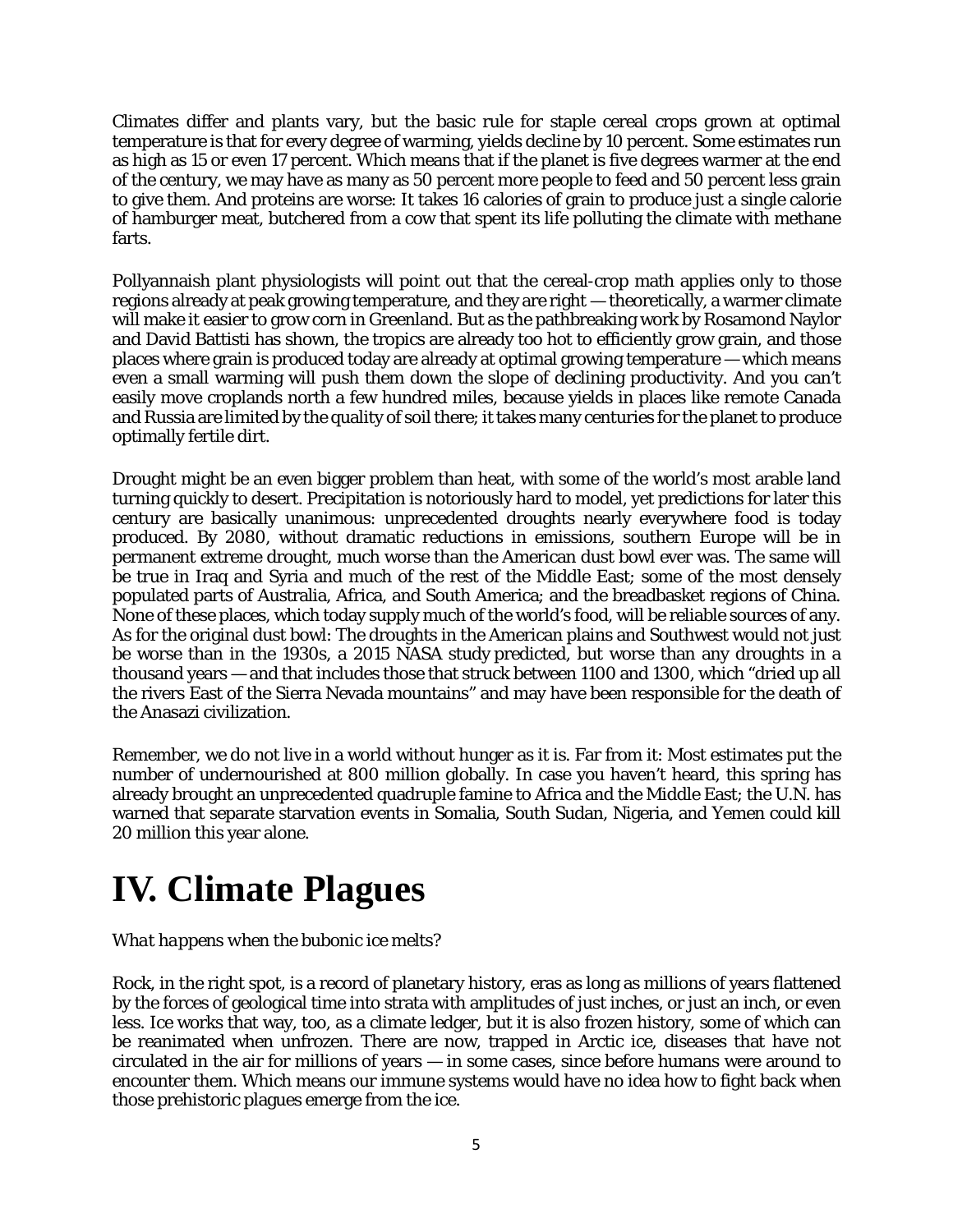The Arctic also stores terrifying bugs from more recent times. In Alaska, already, researchers have discovered remnants of the 1918 flu that infected as many as 500 million and killed as many as 100 million — about 5 percent of the world's population and almost six times as many as had died in the world war for which the pandemic served as a kind of gruesome capstone. As the BBC [reported](http://www.bbc.com/earth/story/20170504-there-are-diseases-hidden-in-ice-and-they-are-waking-up) in May, scientists suspect smallpox and the bubonic plague are trapped in Siberian ice, too — an abridged history of devastating human sickness, left out like egg salad in the Arctic sun.

Experts caution that many of these organisms won't actually survive the thaw and point to the fastidious lab conditions under which they have already reanimated several of them — the 32,000 year-old "extremophile" bacteria revived in 2005, an 8 million-year-old bug brought back to life in 2007, the 3.5 million–year–old one a Russian scientist [self-injected](https://www.youtube.com/watch?v=lv0_Cu0FcPA) just out of curiosity — to suggest that those are necessary conditions for the return of such ancient plagues. But already last year, a boy was killed and 20 others infected by anthrax released when retreating permafrost exposed the frozen carcass of a reindeer killed by the bacteria at least 75 years earlier; 2,000 present-day reindeer were infected, too, carrying and spreading the disease beyond the tundra.

What concerns epidemiologists more than ancient diseases are existing scourges relocated, rewired, or even re-evolved by warming. The first effect is geographical. Before the early-modern period, when adventuring sailboats accelerated the mixing of peoples and their bugs, human provinciality was a guard against pandemic. Today, even with globalization and the enormous intermingling of human populations, our ecosystems are mostly stable, and this functions as another limit, but global warming will scramble those ecosystems and help disease trespass those limits as surely as Cortés did. You don't worry much about dengue or malaria if you are living in Maine or France. But as the tropics creep northward and mosquitoes migrate with them, you will. You didn't much worry about Zika a couple of years ago, either.

As it happens, [Zika may also be a good model](http://nymag.com/scienceofus/2016/02/zika-virus-gmo-mosquitoes.html) of the second worrying effect — disease mutation. One reason you hadn't heard about Zika until recently is that it had been trapped in Uganda; another is that it did not, until recently, appear to cause birth defects. Scientists still don't entirely understand what happened, or what they missed. But there are things we do know for sure about how climate affects some diseases: Malaria, for instance, thrives in hotter regions not just because the mosquitoes that carry it do, too, but because for every degree increase in temperature, the parasite reproduces ten times faster. Which is one reason that the World Bank estimates that by 2050, 5.2 billion people will be reckoning with it.

### **V. Unbreathable Air**

#### *A rolling death smog that suffocates millions.*

Our lungs need oxygen, but that is only a fraction of what we breathe. The fraction of carbon dioxide is growing: It just crossed 400 parts per million, and high-end estimates extrapolating from current trends suggest it will hit 1,000 ppm by 2100. At that concentration, compared to the air we breathe now, human cognitive ability declines by 21 percent.

Other stuff in the hotter air is even scarier, with small increases in pollution capable of shortening life spans by ten years. The warmer the planet gets, the more ozone forms, and by mid-century, Americans will likely suffer a 70 percent increase in unhealthy ozone smog, the National Center for Atmospheric Research has projected. By 2090, as many as 2 billion people globally will be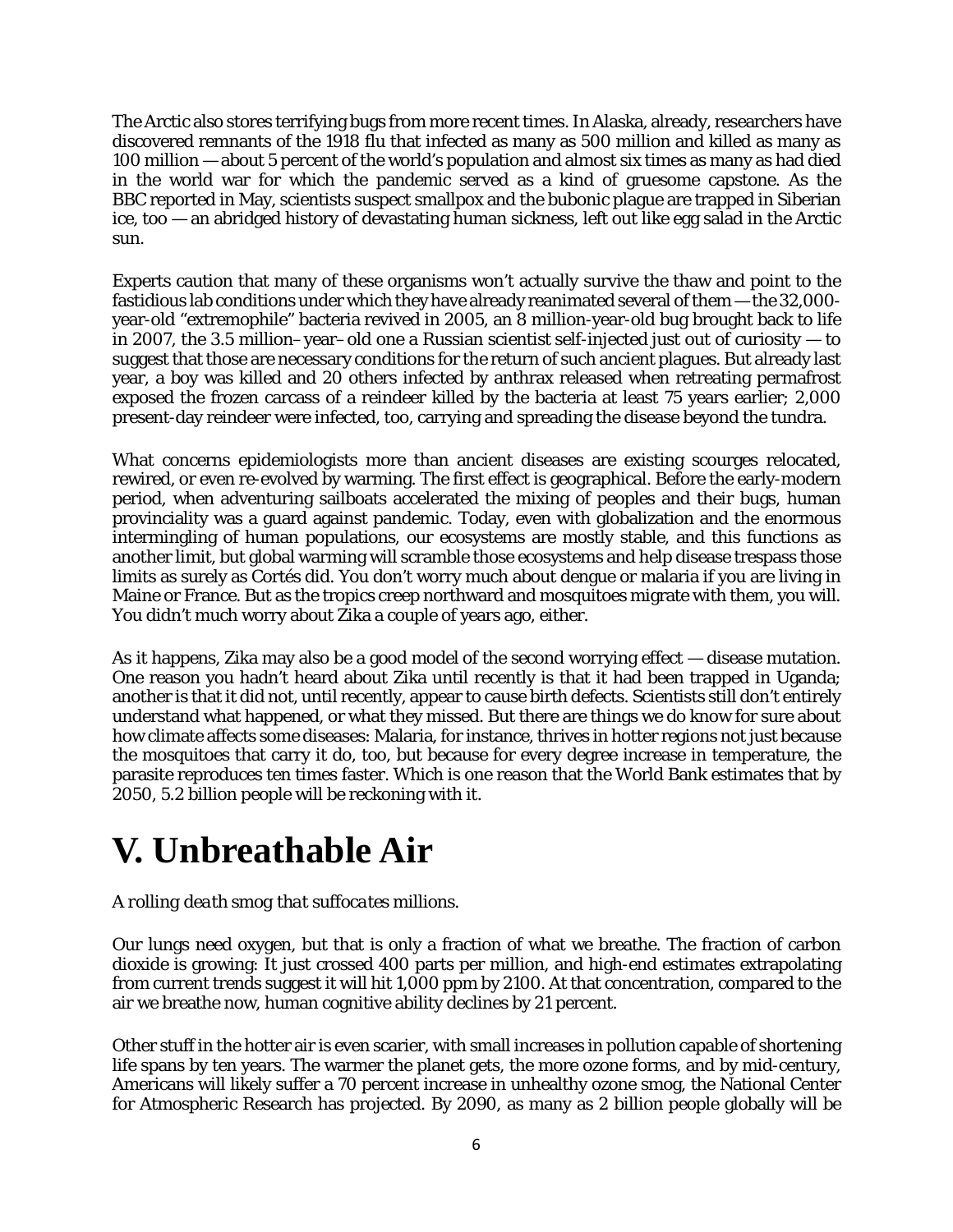breathing air above the WHO "safe" level; one paper last month showed that, among other effects, a pregnant mother's exposure to ozone raises the child's risk of autism (as much as tenfold, combined with other environmental factors). Which does make you think again about the autism epidemic in West Hollywood.

Already, more than 10,000 people die each day from the small particles emitted from fossil-fuel burning; each year, 339,000 people die from wildfire smoke, in part because climate change has extended forest-fire season (in the U.S., it's increased by 78 days since 1970). By 2050, according to the [U.S. Forest Service,](https://www.usda.gov/oce/climate_change/effects_2012/FS_Climate1114%20opt.pdf) wildfires will be twice as destructive as they are today; in some places, the area burned could grow fivefold. What worries people even more is the effect that would have on emissions, especially when the fires ravage forests arising out of peat. Peatland fires in Indonesia in 1997, for instance, added to the global CO2 release by up to 40 percent, and more burning only means more warming only means more burning. There is also the terrifying possibility that rain forests like the Amazon, which in 2010 suffered its second "hundred-year drought" in the space of five years, could dry out enough to become vulnerable to these kinds of devastating, rolling forest fires — which would not only expel enormous amounts of carbon into the atmosphere but also shrink the size of the forest. That is especially bad because the Amazon alone provides 20 percent of our oxygen.

Then there are the more familiar forms of pollution. In 2013, melting Arctic ice remodeled Asian weather patterns, depriving industrial China of the natural ventilation systems it had come to depend on, which blanketed much of the country's north in an unbreathable smog. Literally unbreathable. A metric called the Air Quality Index categorizes the risks and tops out at the 301 to-500 range, warning of "serious aggravation of heart or lung disease and premature mortality in persons with cardiopulmonary disease and the elderly" and, for all others, "serious risk of respiratory effects"; at that level, "everyone should avoid all outdoor exertion." The Chinese "airpocalypse" of 2013 peaked at what would have been an Air Quality Index of over 800. That year, smog was responsible for a third of all deaths in the country.

### **VI. Perpetual War**

#### *The violence baked into heat.*

Climatologists are very careful when talking about Syria. They want you to know that while climate change did produce a drought that contributed to civil war, it is not exactly fair to say that the conflict is the result of warming; next door, for instance, Lebanon suffered the same crop failures. But researchers like Marshall Burke and Solomon Hsiang have managed to quantify some of the non-obvious relationships between temperature and violence: For every half-degree of warming, they say, societies will see between a 10 and 20 percent increase in the likelihood of armed conflict. In climate science, nothing is simple, but the arithmetic is harrowing: A planet five degrees warmer would have at least half again as many wars as we do today. Overall, social conflict could more than double this century.

This is one reason that, as nearly every climate scientist I spoke to pointed out, the U.S. military is obsessed with climate change: The drowning of all American Navy bases by sea-level rise is trouble enough, but being the world's policeman is quite a bit harder when the crime rate doubles. Of course, it's not just Syria where climate has contributed to conflict. Some speculate that the elevated level of strife across the Middle East over the past generation reflects the pressures of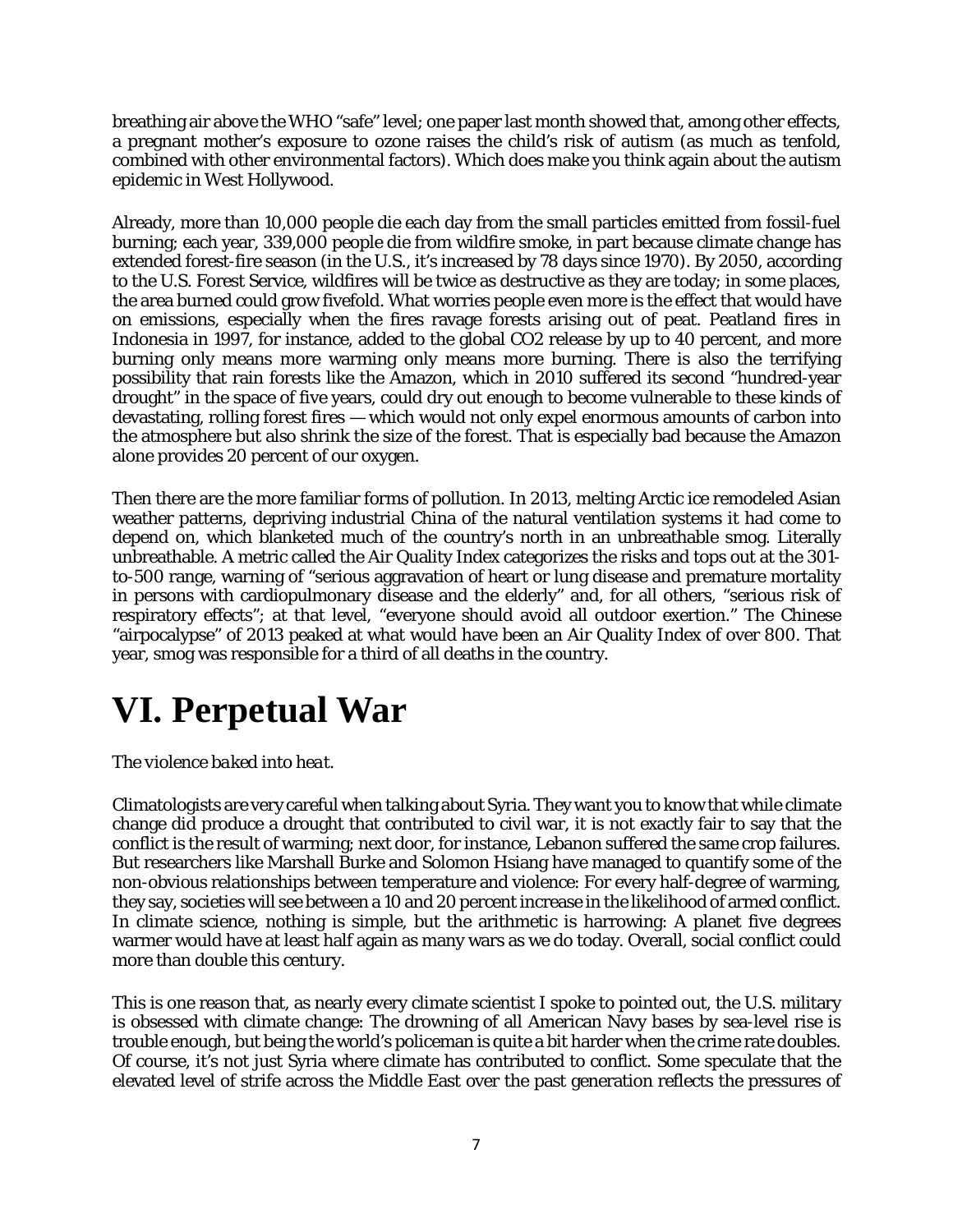global warming  $-$  a hypothesis all the more cruel considering that warming began accelerating when the industrialized world extracted and then burned the region's oil.

What accounts for the relationship between climate and conflict? Some of it comes down to agriculture and economics; a lot has to do with forced migration, already at a record high, with at least 65 million displaced people wandering the planet right now. But there is also the simple fact of individual irritability. Heat increases municipal crime rates, and swearing on social media, and the likelihood that a major-league pitcher, coming to the mound after his teammate has been hit by a pitch, will hit an opposing batter in retaliation. And the arrival of air-conditioning in the developed world, in the middle of the past century, did little to solve the problem of the summer crime wave.

### **VII. Permanent Economic Collapse**

#### *Dismal capitalism in a half-poorer world.*

The murmuring mantra of global neoliberalism, which prevailed between the end of the Cold War and the onset of the Great Recession, is that economic growth would save us from anything and everything. But in the aftermath of the 2008 crash, a growing number of historians studying what they call "fossil capitalism" have begun to suggest that the entire history of swift economic growth, which began somewhat suddenly in the 18th century, is not the result of innovation or trade or the dynamics of global capitalism but simply our discovery of fossil fuels and all their raw power — a onetime injection of new "value" into a system that had previously been characterized by global subsistence living. Before fossil fuels, nobody lived better than their parents or grandparents or ancestors from 500 years before, except in the immediate aftermath of a great plague like the Black Death, which allowed the lucky survivors to gobble up the resources liberated by mass graves. After we've burned all the fossil fuels, these scholars suggest, perhaps we will return to a "steady state" global economy. Of course, that onetime injection has a devastating longterm cost: climate change.

The most exciting research on the economics of warming has also come from Hsiang and his colleagues, who are not historians of fossil capitalism but who offer some very bleak analysis of their own: Every degree Celsius of warming costs, on average, 1.2 percent of GDP (an enormous number, considering we count growth in the low single digits as "strong"). This is the sterling work in the field, and their median projection is for a 23 percent loss in per capita earning globally by the end of this century (resulting from changes in agriculture, crime, storms, energy, mortality, and labor). Tracing the shape of the probability curve is even scarier: There is a 12 percent chance that climate change will reduce global output by more than 50 percent by 2100, they say, and a 51 percent chance that it lowers per capita GDP by 20 percent or more by then, unless emissions decline. By comparison, the Great Recession lowered global GDP by about 6 percent, in a onetime shock; Hsiang and his colleagues estimate a one-in-eight chance of an ongoing and irreversible effect by the end of the century that is eight times worse.

The scale of that economic devastation is hard to comprehend, but you can start by imagining what the world would look like today with an economy half as big, which would produce only half as much value, generating only half as much to offer the workers of the world. It makes the grounding of flights out of heat-stricken Phoenix last month seem like pathetically small economic potatoes. And, among other things, it makes the idea of postponing government action on reducing emissions and relying solely on growth and technology to solve the problem an absurd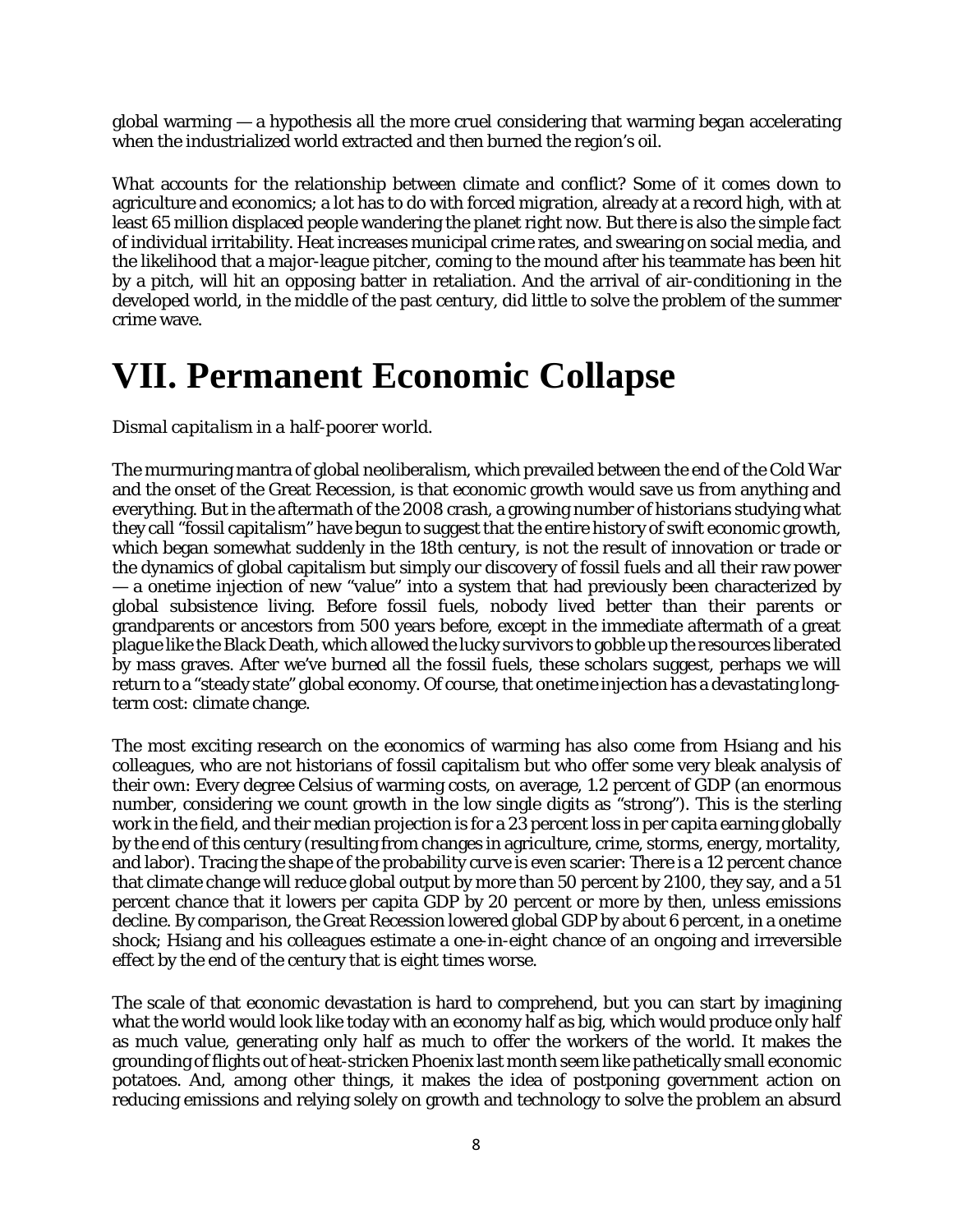business calculation. Every round-trip ticket on flights from New York to London, keep in mind, costs the Arctic three more square meters of ice.

### **VIII. Poisoned Oceans**

#### *Sulfide burps off the skeleton coast.*

That the sea will become a killer is a given. Barring a radical reduction of emissions, we will see at least four feet of sea-level rise and possibly ten by the end of the century. A third of the world's major cities are on the coast, not to mention its power plants, ports, navy bases, farmlands, fisheries, river deltas, marshlands, and rice-paddy empires, and even those above ten feet will flood much more easily, and much more regularly, if the water gets that high. At least 600 million people live within ten meters of sea level today.

But the drowning of those homelands is just the start. At present, more than a third of the world's carbon is sucked up by the oceans — thank God, or else we'd have that much more warming already. But the result is what's called "ocean acidification," which, on its own, may add a half a degree to warming this century. It is also already burning through the planet's water basins — you may remember these as the place where life arose in the first place. You have probably heard of "coral bleaching" — that is, coral dying — which is very bad news, because reefs support as much as a quarter of all marine life and supply food for half a billion people. Ocean acidification will fry fish populations directly, too, though scientists aren't yet sure how to predict the effects on the stuff we haul out of the ocean to eat; they do know that in acid waters, oysters and mussels will struggle to grow their shells, and that when the pH of human blood drops as much as the oceans' pH has over the past generation, it induces seizures, comas, and sudden death.

That isn't all that ocean acidification can do. Carbon absorption can initiate a feedback loop in which underoxygenated waters breed different kinds of microbes that turn the water still more "anoxic," first in deep ocean "dead zones," then gradually up toward the surface. There, the small fish die out, unable to breathe, which means oxygen-eating bacteria thrive, and the feedback loop doubles back. This process, in which dead zones grow like cancers, choking off marine life and wiping out fisheries, is already quite advanced in parts of the Gulf of Mexico and just off Namibia, where hydrogen sulfide is bubbling out of the sea along a thousand-mile stretch of land known as the "Skeleton Coast." The name originally referred to the detritus of the whaling industry, but today it's more apt than ever. Hydrogen sulfide is so toxic that evolution has trained us to recognize the tiniest, safest traces of it, which is why our noses are so exquisitely skilled at registering flatulence. Hydrogen sulfide is also the thing that finally did us in that time 97 percent of all life on Earth died, once all the feedback loops had been triggered and the circulating jet streams of a warmed ocean ground to a halt  $-$  it's the planet's preferred gas for a natural holocaust. Gradually, the ocean's dead zones spread, killing off marine species that had dominated the oceans for hundreds of millions of years, and the gas the inert waters gave off into the atmosphere poisoned everything on land. Plants, too. It was millions of years before the oceans recovered.

#### **IX. The Great Filter**

*Our present eeriness cannot last.*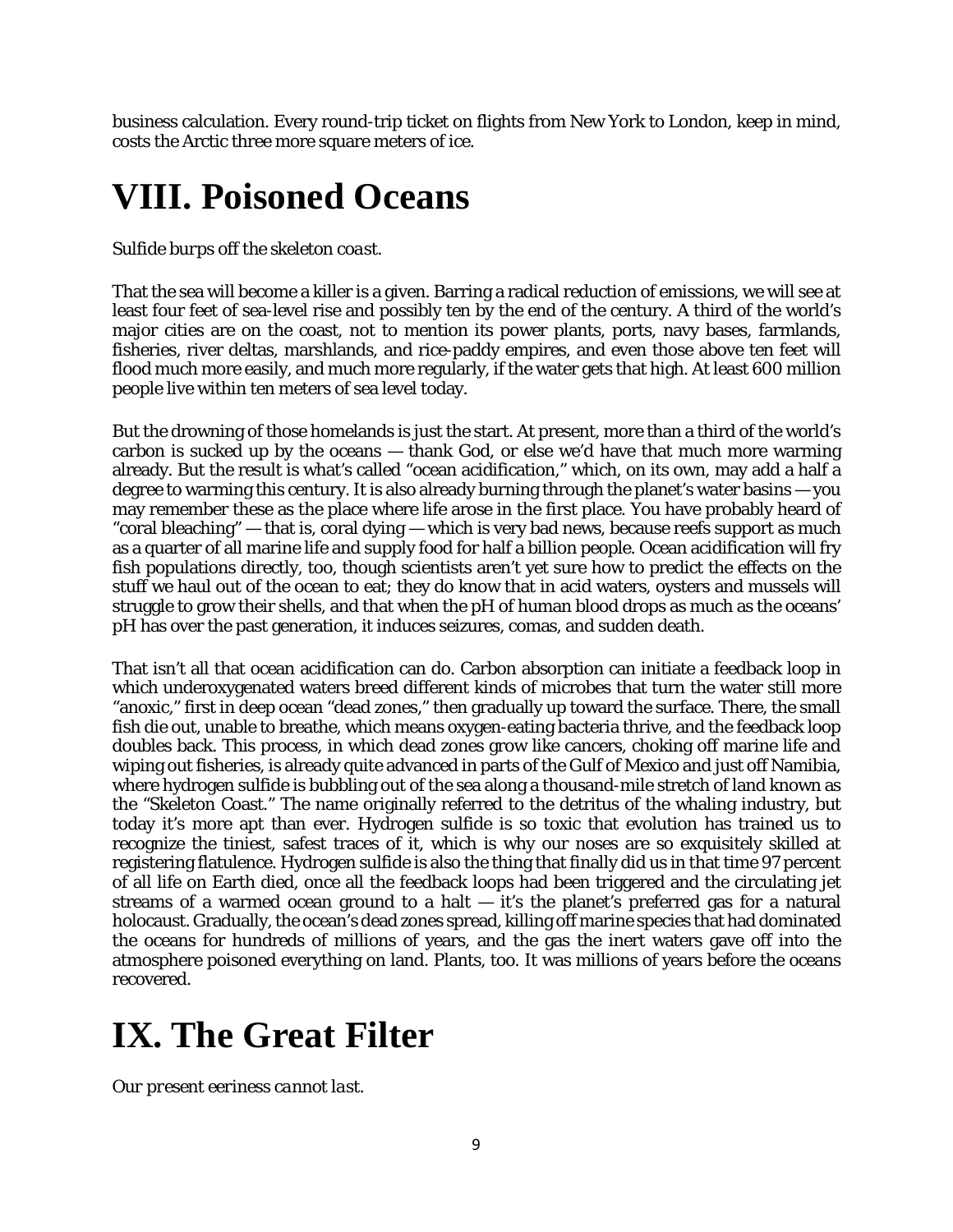So why can't we see it? In his recent book-length essay *[The Great Derangement,](https://www.amazon.com/Great-Derangement-Climate-Unthinkable-Lectures/dp/022632303X?ascsubtag=%5b%5din%5bp%5dcj4u5jzvo0000osy64knayino%5bi%5dc50FCK%5bd%5dD%5bz%5dm%5bt%5dw)* the Indian novelist Amitav Ghosh wonders why global warming and natural disaster haven't become major subjects of contemporary fiction — why we don't seem able to imagine climate catastrophe, and why we haven't yet had a spate of novels in the genre he basically imagines into half-existence and names "the environmental uncanny." "Consider, for example, the stories that congeal around questions like, 'Where were you when the Berlin Wall fell?' or 'Where were you on 9/11?' " he writes. "Will it ever be possible to ask, in the same vein, 'Where were you at 400 ppm?' or 'Where were you when the Larsen B ice shelf broke up?' " His answer: Probably not, because the dilemmas and dramas of climate change are simply incompatible with the kinds of stories we tell ourselves about ourselves, especially in novels, which tend to emphasize the journey of an individual conscience rather than the poisonous miasma of social fate.

Surely this blindness will not last — the world we are about to inhabit will not permit it. In a sixdegree-warmer world, the Earth's ecosystem will boil with so many natural disasters that we will just start calling them "weather": a constant swarm of out-of-control typhoons and tornadoes and floods and droughts, the planet assaulted regularly with climate events that not so long ago destroyed whole civilizations. The strongest hurricanes will come more often, and we'll have to invent new categories with which to describe them; tornadoes will grow longer and wider and strike much more frequently, and hail rocks will quadruple in size. Humans used to watch the weather to prophesy the future; going forward, we will see in its wrath the vengeance of the past. Early naturalists talked often about "deep time" — the perception they had, contemplating the grandeur of this valley or that rock basin, of the profound slowness of nature. What lies in store for us is more like what the Victorian anthropologists identified as "dreamtime," or "everywhen": the semi-mythical experience, described by Aboriginal Australians, of encountering, in the present moment, an out-of-time past, when ancestors, heroes, and demigods crowded an epic stage. You can find it already watching footage of an iceberg collapsing into the sea — a feeling of history happening all at once.

It is. Many people perceive climate change as a sort of moral and economic debt, accumulated since the beginning of the Industrial Revolution and now come due after several centuries  $-$  a helpful perspective, in a way, since it is the carbon-burning processes that began in 18th-century England that lit the fuse of everything that followed. But more than half of the carbon humanity has exhaled into the atmosphere in its entire history has been emitted in just the past three decades; since the end of World War II, the figure is 85 percent. Which means that, in the length of a single generation, global warming has brought us to the brink of planetary catastrophe, and that the story of the industrial world's kamikaze mission is also the story of a single lifetime. My father's, for instance: born in 1938, among his first memories the news of Pearl Harbor and the mythic Air Force of the propaganda films that followed, films that doubled as advertisements for imperial-American industrial might; and among his last memories the coverage of the desperate signing of the Paris climate accords on cable news, ten weeks before he died of lung cancer last July. Or my mother's: born in 1945, to German Jews fleeing the smokestacks through which their relatives were incinerated, now enjoying her 72nd year in an American commodity paradise, a paradise supported by the supply chains of an industrialized developing world. She has been smoking for 57 of those years, unfiltered.

Or the scientists'. Some of the men who first identified a changing climate (and given the generation, those who became famous were men) are still alive; a few are even still working. Wally Broecker is 84 years old and drives to work at the Lamont-Doherty Earth Observatory across the Hudson every day from the Upper West Side. Like most of those who first raised the alarm, he believes that no amount of emissions reduction alone can meaningfully help avoid disaster. Instead, he puts his faith in carbon capture — untested technology to extract carbon dioxide from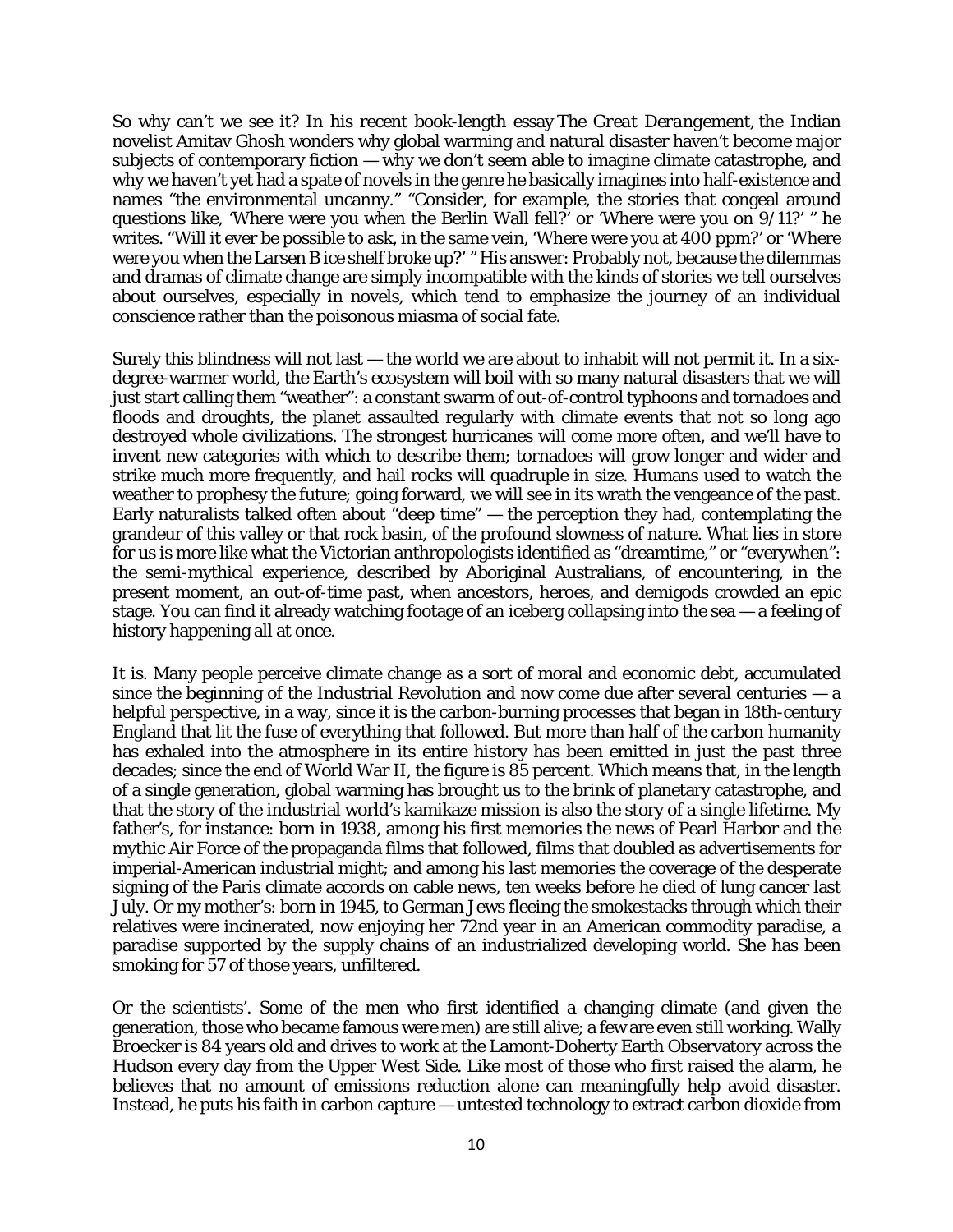the atmosphere, which Broecker estimates will cost at least several trillion dollars — and various forms of "geoengineering," the catchall name for a variety of moon-shot technologies far-fetched enough that many climate scientists prefer to regard them as dreams, or nightmares, from science fiction. He is especially focused on what's called the aerosol approach — dispersing so much sulfur dioxide into the atmosphere that when it converts to sulfuric acid, it will cloud a fifth of the horizon and reflect back 2 percent of the sun's rays, buying the planet at least a little wiggle room, heatwise. "Of course, that would make our sunsets very red, would bleach the sky, would make more acid rain," he says. "But you have to look at the magnitude of the problem. You got to watch that you don't say the giant problem shouldn't be solved because the solution causes some smaller problems." He won't be around to see that, he told me. "But in your lifetime …"

Jim Hansen is another member of this godfather generation. Born in 1941, he became a climatologist at the University of Iowa, developed the groundbreaking "Zero Model" for projecting climate change, and later became the head of climate research at NASA, only to leave under pressure when, while still a federal employee, he filed a lawsuit against the federal government charging inaction on warming (along the way he got arrested a few times for protesting, too). The lawsuit, which is brought by a collective called Our Children's Trust and is often described as "kids versus climate change," is built on an appeal to the equal-protection clause, namely, that in failing to take action on warming, the government is violating it by imposing massive costs on future generations; it is scheduled to be heard this winter in Oregon district court. Hansen has recently given up on solving the climate problem with a carbon tax alone, which had been his preferred approach, and has set about calculating the total cost of the additional measure of extracting carbon from the atmosphere.

Hansen began his career studying Venus, which was once a very Earth-like planet with plenty of life-supporting water before runaway climate change rapidly transformed it into an arid and uninhabitable sphere enveloped in an unbreathable gas; he switched to studying our planet by 30, wondering why he should be squinting across the solar system to explore rapid environmental change when he could see it all around him on the planet he was standing on. "When we wrote our first paper on this, in 1981," he told me, "I remember saying to one of my co-authors, 'This is going to be very interesting. Sometime during our careers, we're going to see these things beginning to happen.' "

Several of the scientists I spoke with proposed global warming as the solution to Fermi's famous paradox, which asks, If the universe is so big, then why haven't we encountered any other intelligent life in it? The answer, they suggested, is that the natural life span of a civilization may be only several thousand years, and the life span of an industrial civilization perhaps only several hundred. In a universe that is many billions of years old, with star systems separated as much by time as by space, civilizations might emerge and develop and burn themselves up simply too fast to ever find one another. Peter Ward, a charismatic paleontologist among those responsible for discovering that the planet's mass extinctions were caused by greenhouse gas, calls this the "Great Filter": "Civilizations rise, but there's an environmental filter that causes them to die off again and disappear fairly quickly," he told me. "If you look at planet Earth, the filtering we've had in the past has been in these mass extinctions." The mass extinction we are now living through has only just begun; so much more dying is coming.

And yet, improbably, Ward is an optimist. So are Broecker and Hansen and many of the other scientists I spoke to. We have not developed much of a religion of meaning around climate change that might comfort us, or give us purpose, in the face of possible annihilation. But climate scientists have a strange kind of faith: We will find a way to forestall radical warming, they say, because we must.